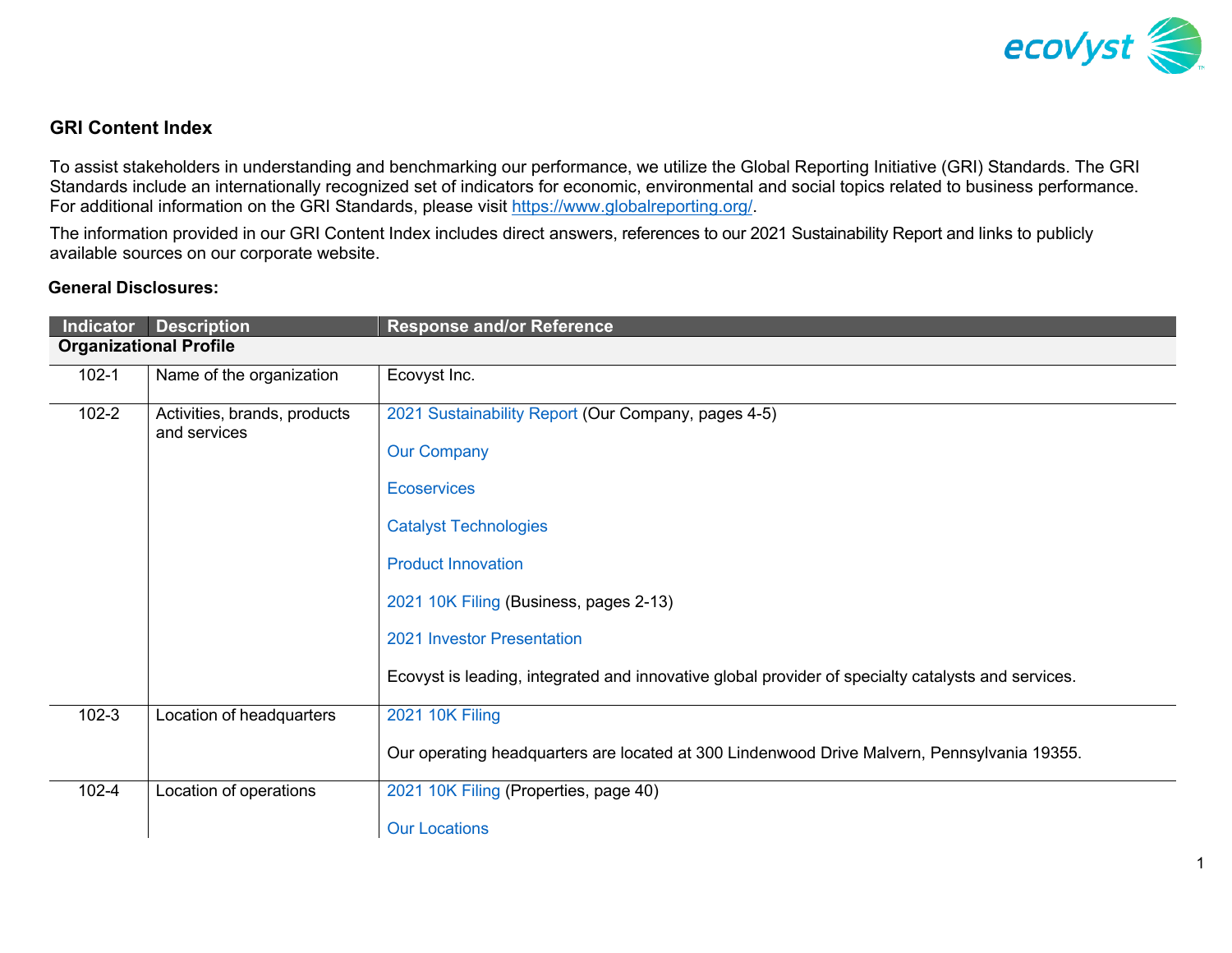

| <b>Indicator</b> | <b>Description</b>                            | <b>Response and/or Reference</b>                                                                                                                                                                                                                                                                                                                                                                                              |
|------------------|-----------------------------------------------|-------------------------------------------------------------------------------------------------------------------------------------------------------------------------------------------------------------------------------------------------------------------------------------------------------------------------------------------------------------------------------------------------------------------------------|
|                  |                                               | Our operating headquarters are located in Malvern, Pennsylvania and our primary research and<br>development facility is in Conshohocken, Pennsylvania. As of December 31, 2021, we had 10<br>manufacturing facilities in 2 countries. We also had 6 administrative facilities and 2 research and<br>development facilities located in 2 countries. Our joint ventures operated out of 2 facilities located in 2<br>countries. |
| $102 - 5$        | Ownership and legal form                      | 2021 10K Filing (Market Information, Holders and Dividends, page 41)                                                                                                                                                                                                                                                                                                                                                          |
| 102-6            | Markets served                                | 2021 10K Filing (Business, pages 2-13)                                                                                                                                                                                                                                                                                                                                                                                        |
| $102 - 7$        | Scale of the organization                     | 2021 10K Filing (Business, pages 2-4; Properties, page 40)                                                                                                                                                                                                                                                                                                                                                                    |
|                  |                                               | 2021 Investor Presentation                                                                                                                                                                                                                                                                                                                                                                                                    |
| $102 - 8$        | Information on employees<br>and other workers | 2021 Sustainability Report (Diversity, Equity & Inclusion (D, E & I, pages 16-17)<br>2021 10K Filing (Sustainability Overview, pages 16-17)                                                                                                                                                                                                                                                                                   |
| 102-9            | Supply chain                                  | 2021 Sustainability Report (Product Stewardship & Product Safety, pages 20-21)                                                                                                                                                                                                                                                                                                                                                |
|                  |                                               | 2021 10K Filing (Business, pages 9-11; Raw Materials, page 13)                                                                                                                                                                                                                                                                                                                                                                |
|                  |                                               | <b>Supplier Code of Conduct</b>                                                                                                                                                                                                                                                                                                                                                                                               |
| 102-10           | Significant changes to the                    | 2021 Sustainability Report (A Message from Our Chief Executive Officer, page 3; Our Company, pages 4-5)                                                                                                                                                                                                                                                                                                                       |
| chain            | organization and its supply                   | 2021 10K Filing (Business, page 2)                                                                                                                                                                                                                                                                                                                                                                                            |
| 102-11           | Precautionary Principle or<br>approach        | 2021 Sustainability Report (2025 and 2030 Sustainability Goals, page 8; Environmental Management &<br>Protecting the Planet, pages 10-13; Business and Site-Specific Certifications, page 23)                                                                                                                                                                                                                                 |
|                  |                                               | Sustainability                                                                                                                                                                                                                                                                                                                                                                                                                |
|                  |                                               | Health, Safety, Environment & Security                                                                                                                                                                                                                                                                                                                                                                                        |
|                  |                                               | <b>Disclosures &amp; Certifications</b>                                                                                                                                                                                                                                                                                                                                                                                       |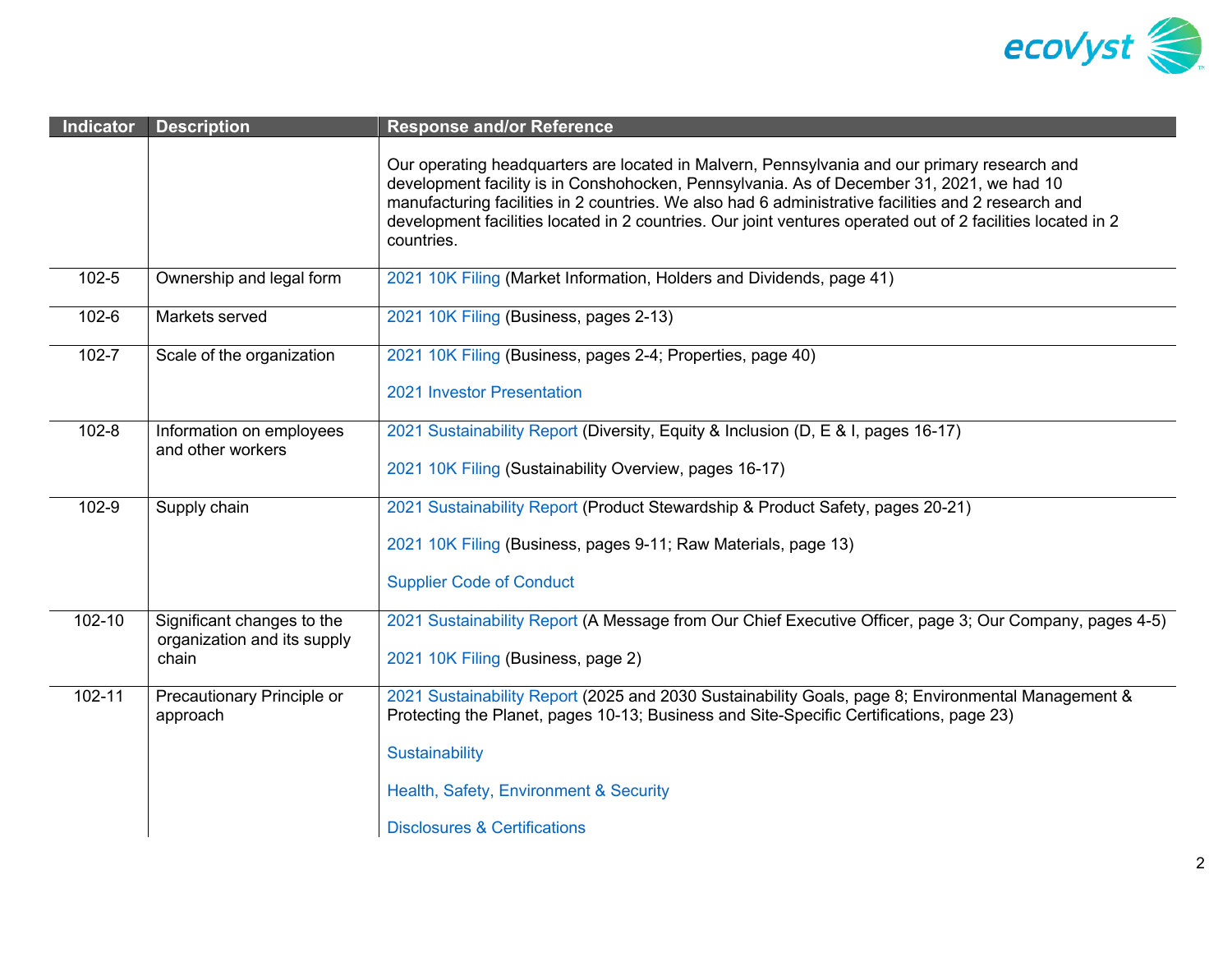

| Indicator                     | <b>Description</b>                                      | <b>Response and/or Reference</b>                                                                                                                     |
|-------------------------------|---------------------------------------------------------|------------------------------------------------------------------------------------------------------------------------------------------------------|
| 102-12                        | <b>External initiatives</b>                             | 2021 Sustainability Report (Awards and Recognition, page 5; Accelerating Sustainable Product Innovation,<br>page 6; Stakeholder Engagement, page 18) |
|                               |                                                         | <b>Sustainability</b>                                                                                                                                |
| $102 - 13$                    | Membership of associations                              | 2021 Sustainability Report (Awards and Recognition, page 5; Accelerating Sustainable Product Innovation,<br>page 6; Stakeholder Engagement, page 18) |
|                               |                                                         | <b>Sustainability</b>                                                                                                                                |
| <b>Strategy</b>               |                                                         |                                                                                                                                                      |
| 102-14                        | Statement from the most<br>senior decision-maker        | 2021 Sustainability Report (A Message from Our Chief Executive Officer, page 3)                                                                      |
| 102-15                        | Key impacts, risks and                                  | Sustainability                                                                                                                                       |
|                               | opportunities                                           | 2021 10K Filing (Risk Factors, pages 20-40)                                                                                                          |
|                               |                                                         | 2021 Investor Presentation                                                                                                                           |
| <b>Ethics &amp; Integrity</b> |                                                         |                                                                                                                                                      |
| 102-16                        | Values, principles, standards,<br>and norms of behavior | 2021 Sustainability Report (Our Values, page 16; Ethics and Compliance: Acting With Integrity and<br>Honesty, pages 17-18)                           |
|                               |                                                         | <b>Code of Conduct</b>                                                                                                                               |
|                               |                                                         | <b>Policies</b>                                                                                                                                      |
| 102-17                        | Mechanisms for advice and<br>concerns about ethics      | 2021 Sustainability Report (Whistleblower Policy: The Ecovyst Concern Line, page 18)                                                                 |
|                               |                                                         | <b>Code of Conduct</b>                                                                                                                               |
|                               |                                                         | <b>Complaint and Review Process</b>                                                                                                                  |
|                               |                                                         | <b>Code of Ethics For Senior Executive and Financial Officers</b>                                                                                    |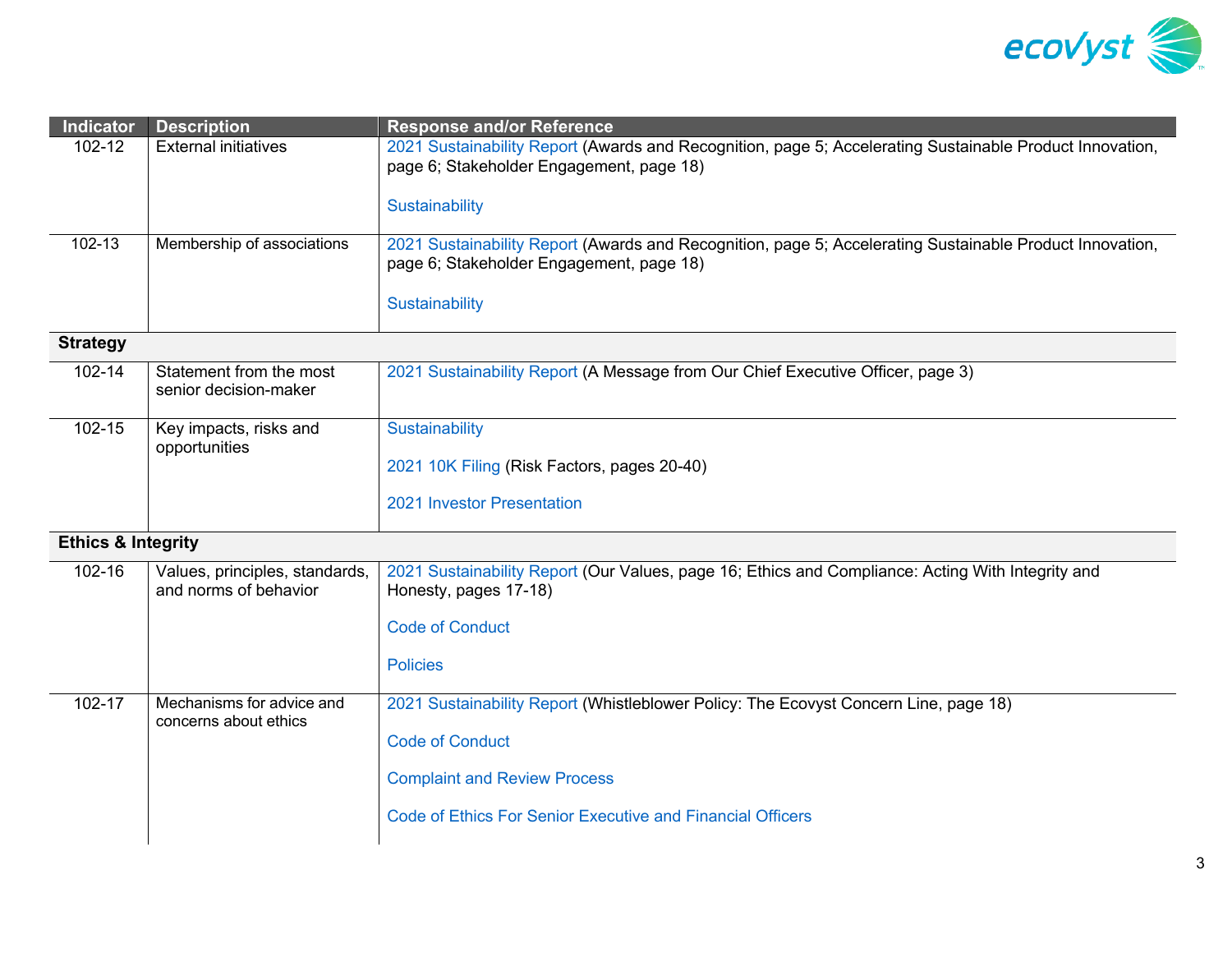

| <b>Indicator</b> | <b>Description</b>                                    | <b>Response and/or Reference</b>                                                                   |
|------------------|-------------------------------------------------------|----------------------------------------------------------------------------------------------------|
|                  |                                                       | <b>Policies</b>                                                                                    |
| Governance       |                                                       |                                                                                                    |
| 102-18           | Governance structure                                  | 2021 Sustainability Report (Governance, page 22)                                                   |
|                  |                                                       | 2022 Proxy Statement (Board Structure, Meetings and Executive Sessions, page 14)                   |
|                  |                                                       | Governance at a Glance                                                                             |
|                  |                                                       | <b>Board of Directors</b>                                                                          |
|                  |                                                       | <b>Board Committees</b>                                                                            |
| 102-22           | Composition of the highest<br>governance body and its | 2021 Sustainability Report (Governance, page 22)                                                   |
|                  | committees                                            | 2022 Proxy Statement (Committees and Committee Composition, page 15)                               |
|                  |                                                       | <b>Governance at a Glance</b>                                                                      |
|                  |                                                       | <b>Board of Directors</b>                                                                          |
|                  |                                                       | <b>Board Committees</b>                                                                            |
| 102-23           | Chair of the highest<br>governance body               | 2022 Proxy Statement (Board Leadership Structure, page 21)                                         |
| $102 - 24$       | Nominating and selectingthe                           | 2022 Proxy Statement (Procedures for Recommendation of Director Nominees by Stockholders, page 21) |
|                  | highest governance body                               | Nominating and Corporate Governance Committee Charter                                              |
| 102-25           | Conflicts of interest                                 | Nominating and Corporate Governance Committee Charter                                              |
|                  |                                                       | <b>Code of Ethics For Senior Executive and Financial Officers</b>                                  |
|                  |                                                       | <b>Code of Conduct</b>                                                                             |
|                  |                                                       |                                                                                                    |
|                  |                                                       |                                                                                                    |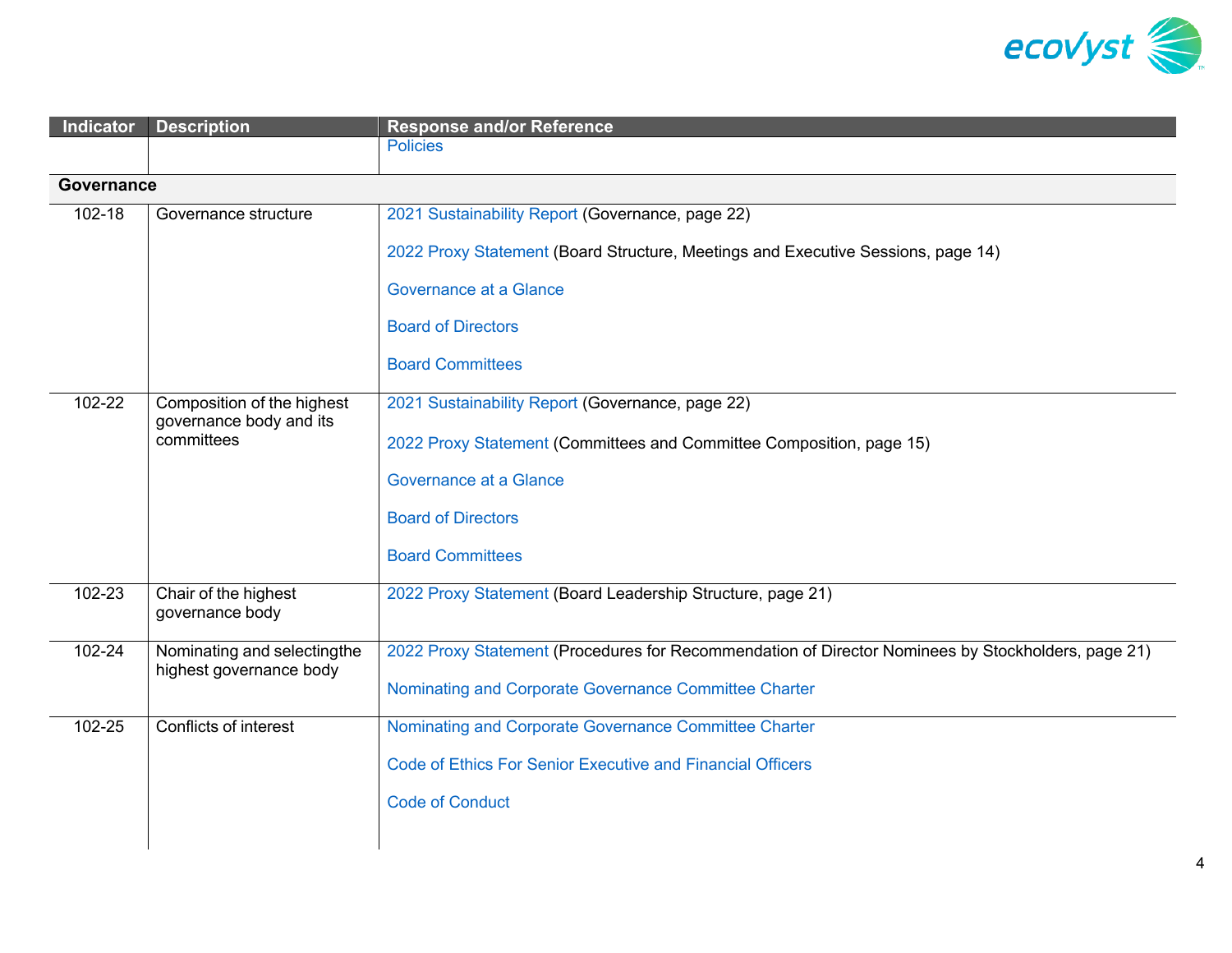

| <b>Indicator</b>                | <b>Description</b>                        | <b>Response and/or Reference</b>                                                                                                                                                         |
|---------------------------------|-------------------------------------------|------------------------------------------------------------------------------------------------------------------------------------------------------------------------------------------|
| 102-28                          | Evaluating highest                        | 2022 Proxy Statement (Board and Committee Annual Performance Reviews, page 20)                                                                                                           |
|                                 | governance body's<br>performance          | <b>Corporate Governance Guidelines</b>                                                                                                                                                   |
|                                 |                                           | Nominating and Corporate Governance Committee Charter                                                                                                                                    |
| 102-35                          | Remuneration policies                     | 2022 Proxy Statement (Director Compensation, pages 12-13 and 32)                                                                                                                         |
| 102-36                          | Process for determining<br>remuneration   | 2022 Proxy Statement (Director Compensation, pages 12-13; Executive Compensation, pages 32-58)                                                                                           |
| 102-38                          | Annual total compensation<br>ratio        | 2022 Proxy Statement (CEO Pay Ratio, page 58)                                                                                                                                            |
|                                 | <b>Stakeholder Engagement</b>             |                                                                                                                                                                                          |
| 102-40                          | List of stakeholder groups                | 2021 Sustainability Report (The Focus on Environmental Stewardship, page 10; Stakeholder Engagement,<br>page 18; Community Engagement: Extending Goodwill Beyond the Workplace, page 19) |
| 102-41<br>Collective bargaining |                                           | 2021 Sustainability Report (Labor Policy, page 17)                                                                                                                                       |
|                                 | agreements                                | 2021 10K Filing (Sustainability Overview, page 16; Risk Factors, page 39)                                                                                                                |
|                                 |                                           | <b>Employee and Human Rights Matters</b>                                                                                                                                                 |
| 102-42                          | Identifying and selecting<br>stakeholders | We define stakeholders as those who are directly impacted by our business activities, and whose<br>partnership is important to achieving our mission and business strategies.            |
| 102-43                          | Approach to stakeholder<br>engagement     | 2021 Sustainability Report (The Focus on Environmental Stewardship, page 10; Stakeholder Engagement,<br>page 18; Community Engagement: Extending Goodwill Beyond the Workplace, page 19) |
|                                 |                                           | We believe that active engagement with stakeholders is essential for Ecovyst's success and to delivering<br>shared value.                                                                |
| 102-44                          | Key topics and concerns<br>raised         | 2021 Sustainability Report (Our 2022 Environmental, Social and Governance (ESG) Materiality Matrix, page<br>9; Stakeholder Engagement, page 18)                                          |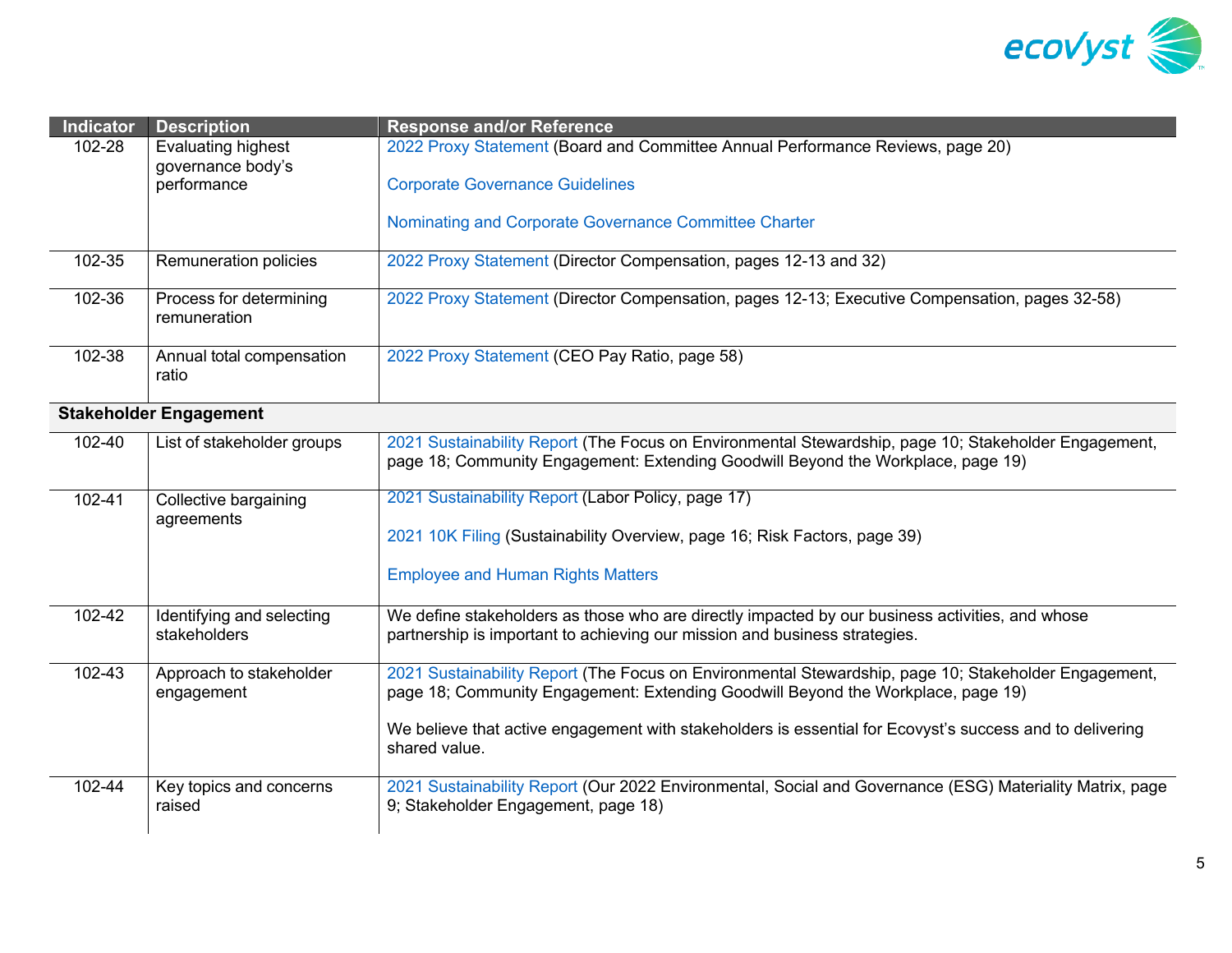

| Indicator                 | <b>Description</b>                                               | <b>Response and/or Reference</b>                                                                               |
|---------------------------|------------------------------------------------------------------|----------------------------------------------------------------------------------------------------------------|
| <b>Reporting Practice</b> |                                                                  |                                                                                                                |
| 102-45                    | Entities included in the<br>consolidated financial<br>statements | 2021 10K Filing (Notes on Consolidated Financial Statements, page F-11)                                        |
| 102-46                    | Defining report content and<br>topic boundaries                  | 2021 Sustainability Report (Our 2022 Environmental, Social and Governance (ESG) Materiality Matrix, page<br>9) |
| 102-47                    | List of material topics                                          | 2021 Sustainability Report (Our 2022 Environmental, Social and Governance (ESG) Materiality Matrix, page<br>9) |
| 102-48                    | Restatements of information                                      | Not applicable during the reporting period.                                                                    |
| 102-49                    | Changes in reporting                                             | Not applicable during the reporting period.                                                                    |
| 102-50                    | Reporting period                                                 | January 1 through December 31, 2021.                                                                           |
| 102-51                    | Date of most recent report                                       | Not applicable, as this is Ecovyst's first Sustainability Report.                                              |
| 102-52                    | Reporting cycle                                                  | Annual                                                                                                         |
| 102-53                    | Contact point for questions<br>regarding the report              | Contact                                                                                                        |
| 102-56                    | <b>External assurance</b>                                        | 2021 Sustainability Report (Disclosures, page 23)                                                              |
|                           |                                                                  | 2021 iCompli Verification Letter                                                                               |
|                           |                                                                  | <b>Disclosures &amp; Certifications</b>                                                                        |
|                           |                                                                  |                                                                                                                |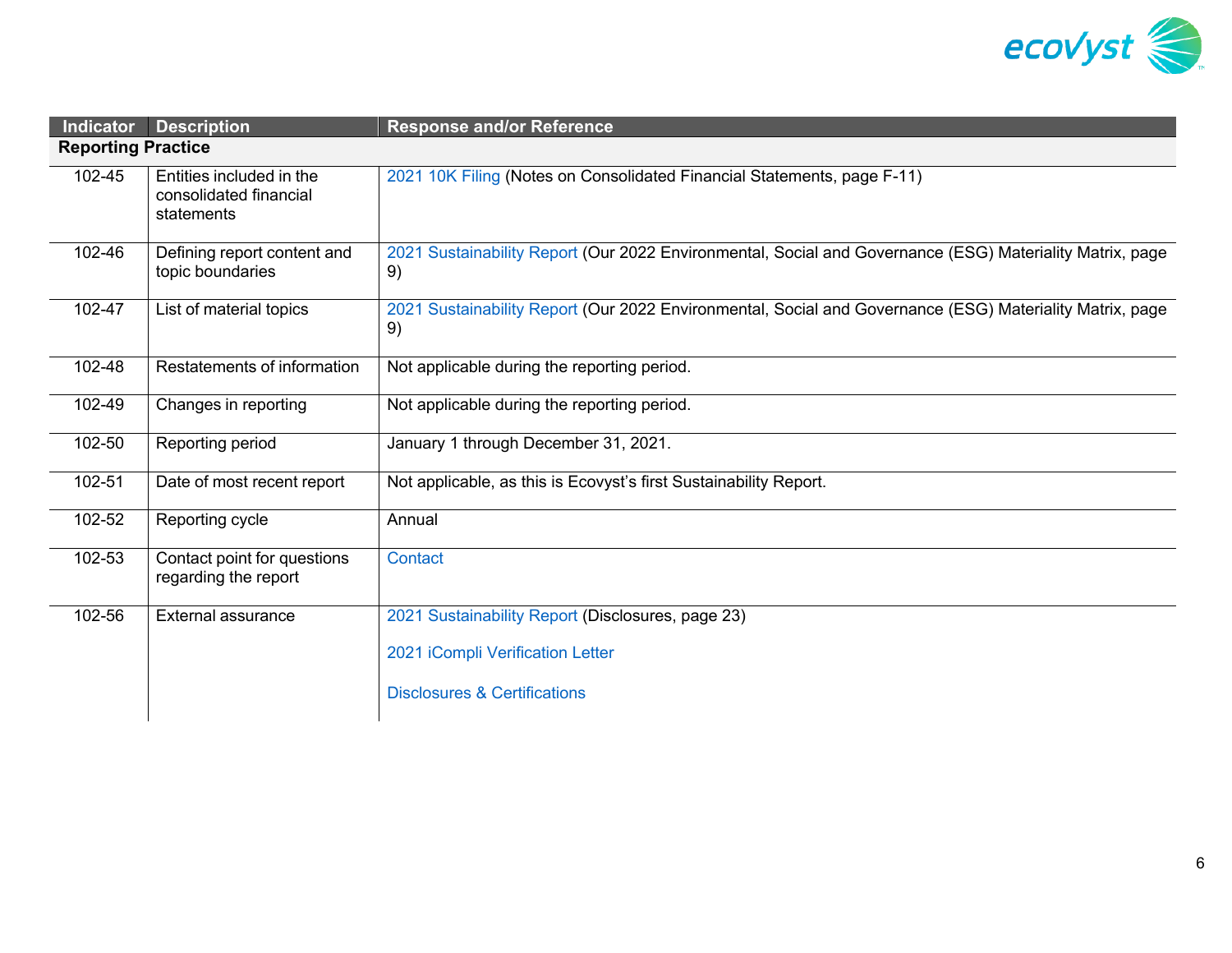

# **Specific Standard Disclosures: Economic**

|                        | <b>Indicator Description</b>                                                      | <b>Response and/or Reference</b>                                                                                                                                                                                                                                                    |
|------------------------|-----------------------------------------------------------------------------------|-------------------------------------------------------------------------------------------------------------------------------------------------------------------------------------------------------------------------------------------------------------------------------------|
|                        | <b>Economic Performance</b>                                                       |                                                                                                                                                                                                                                                                                     |
| 103                    | Management approach disclosure                                                    | 2021 10K Filing<br>2021 Investor Presentation                                                                                                                                                                                                                                       |
| $201 - 1$              | Direct economic value generated and<br>distributed                                | 2021 10K Filing (Consolidated Statements of Income, page F-5)<br>2021 Investor Presentation                                                                                                                                                                                         |
| $201 - 2$              | Financial implications and other risks and<br>opportunities due to climate change | 2021 Sustainability Report (Environmental Management & Protecting the Planet, pages 10-13)<br>2021 10K Filing (Risk Factors, page 27)                                                                                                                                               |
|                        | <b>Indirect Economic Impacts</b>                                                  |                                                                                                                                                                                                                                                                                     |
| 103                    | Management approach disclosure                                                    | 2021 10K Filing<br>2021 Investor Presentation                                                                                                                                                                                                                                       |
| $203 - 1$              | Infrastructure investments and services<br>supported                              | 2021 Sustainability Report (Embracing Our Sustainability Focus, page 9; Environmental<br>Management & Protecting the Planet, pages 10-13; Health, Safety, Environment & Security<br>(HSES), pages 14-15; Community Engagement: Extending Goodwill Beyond the Workplace,<br>page 19) |
| <b>Anti-Corruption</b> |                                                                                   |                                                                                                                                                                                                                                                                                     |
| 103                    | Management approach disclosure                                                    | 2021 Sustainability Report (Ethics and Compliance: Acting With Integrity and Honesty, pages<br>$17-18$<br><b>Code of Conduct</b><br><b>Audit Committee Charter</b><br><b>Policies</b>                                                                                               |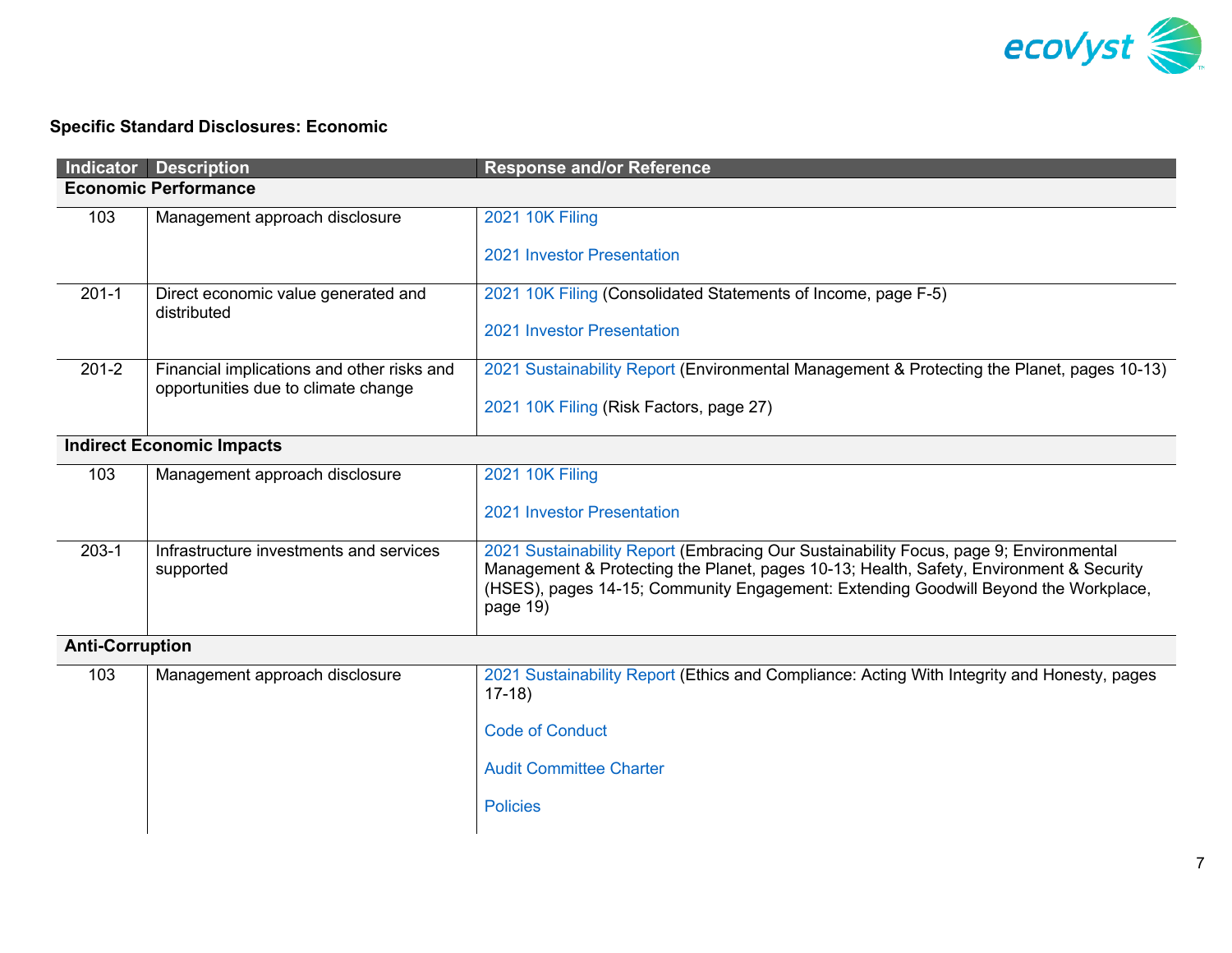

| Indicator | <b>Description</b>                                                        | <b>Response and/or Reference</b>                                                                       |
|-----------|---------------------------------------------------------------------------|--------------------------------------------------------------------------------------------------------|
| $205 - 1$ | Operations assessed for risks<br>related to corruption                    | 2021 Sustainability Report (Ethics and Compliance: Acting With Integrity and Honesty, pages<br>$17-18$ |
| $205 - 2$ | Communication and training on anti-<br>corruption policies and procedures | 2021 Sustainability Report (Code of Conduct, page 18)<br><b>Code of Conduct</b><br><b>Policies</b>     |
| $205 - 3$ | Confirmed incidents of corruption and<br>actions taken                    | Ecovyst had no confirmed incidents of corruption during the reporting period.                          |

# **Specific Standard Disclosures: Environmental**

| Indicator     | <b>Description</b>                            | <b>Response and/or Reference</b>                                                                                 |
|---------------|-----------------------------------------------|------------------------------------------------------------------------------------------------------------------|
| <b>Energy</b> |                                               |                                                                                                                  |
| 103           | Management approach disclosure                | 2021 Sustainability Report (Energy & Greenhouse Gas Emissions (GHG), page 10; Energy<br>Management, pages 11-12) |
|               |                                               | Sustainability                                                                                                   |
|               |                                               | Health, Safety, Environment & Security                                                                           |
|               |                                               | Health, Safety, Environment and Security (HSES) Policy                                                           |
|               |                                               | Health, Safety, Environment & Security Committee Charter                                                         |
|               |                                               | <b>Disclosures &amp; Certifications</b>                                                                          |
| $302 - 1$     | Energy consumption within the<br>organization | 2021 Sustainability Report (Energy & Greenhouse Gas Emissions (GHG), page 10; Energy<br>Management, pages 11-12) |
|               |                                               | In 2021, total energy consumption was 946,954 MWh.                                                               |
| $302 - 3$     | Energy intensity                              | 2021 Sustainability Report (Energy & Greenhouse Gas Emissions (GHG), page 10; Energy                             |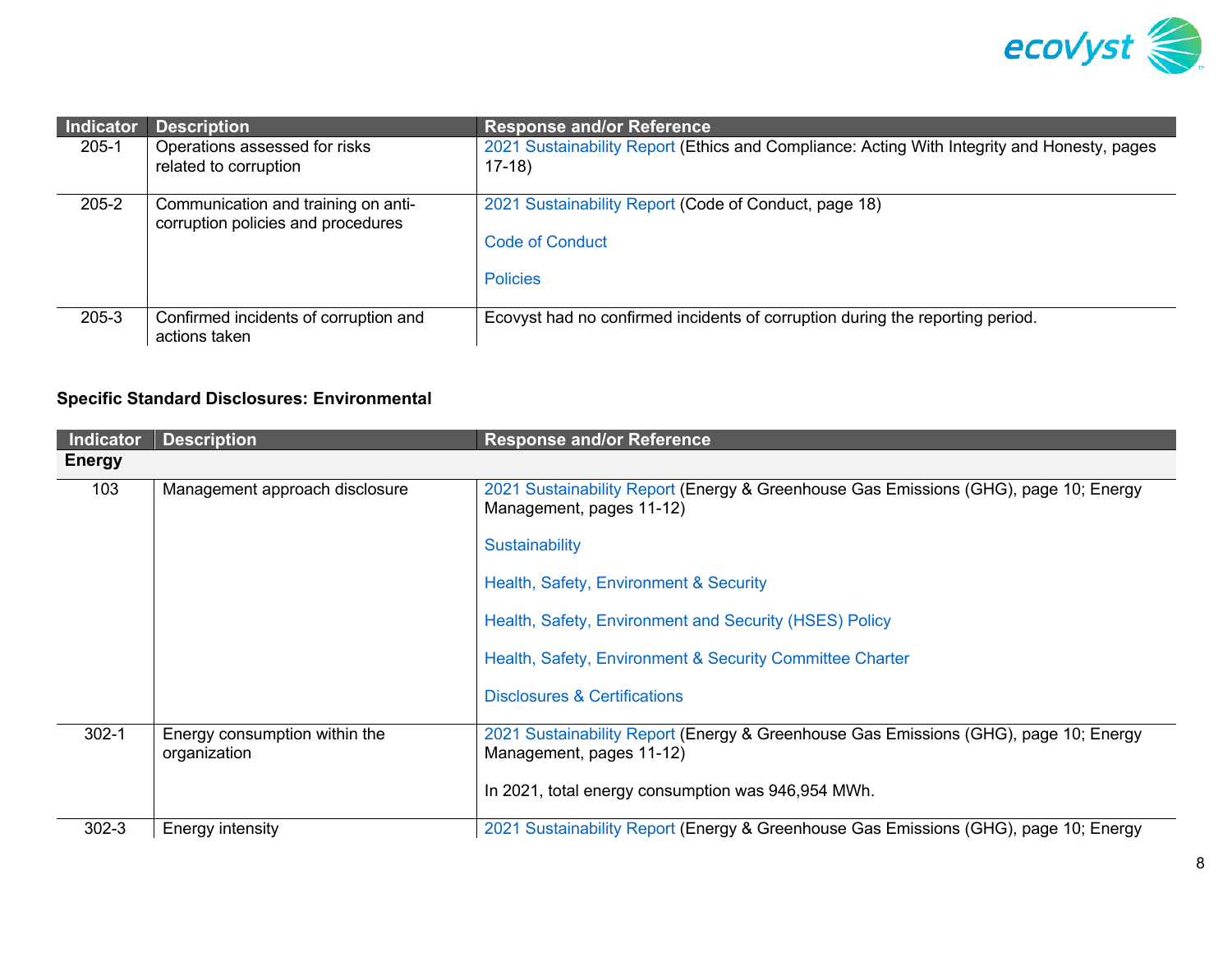

| <b>Indicator</b>             | <b>Description</b>                  | <b>Response and/or Reference</b>                                                                                 |
|------------------------------|-------------------------------------|------------------------------------------------------------------------------------------------------------------|
|                              |                                     | Management, pages 11-12)                                                                                         |
|                              |                                     | In 2021, energy intensity was 0.33 MWh per metric tonne of production.                                           |
| $302 - 4$                    | Reduction of energy consumption     | 2021 Sustainability Report (Energy & Greenhouse Gas Emissions (GHG), page 10; Energy<br>Management, pages 11-12) |
|                              |                                     | Sustainability                                                                                                   |
| <b>Water &amp; Effluents</b> |                                     |                                                                                                                  |
| 103                          | Management approach disclosure      | 2021 Sustainability Report (Water, page 13)                                                                      |
|                              |                                     | Sustainability                                                                                                   |
|                              |                                     | <b>Product Innovation</b>                                                                                        |
|                              |                                     | Health, Safety, Environment & Security                                                                           |
|                              |                                     | Health, Safety, Environment and Security (HSES) Policy                                                           |
|                              |                                     | Health, Safety, Environment & Security Committee Charter                                                         |
| $303 - 1$                    | Interactions with water as a shared | 2021 Sustainability Report (Water, page 13)                                                                      |
|                              | resource                            | Sustainability                                                                                                   |
|                              |                                     | <b>Product Innovation</b>                                                                                        |
| $303 - 3$                    | Water withdrawal                    | 2021 Sustainability Report (Water, page 13; Disclosures, page 23)                                                |
|                              |                                     | 2021 iCompli Verification Letter                                                                                 |
|                              |                                     | <b>Reporting &amp; Data</b>                                                                                      |
|                              |                                     | <b>Disclosures &amp; Certifications</b>                                                                          |
|                              |                                     |                                                                                                                  |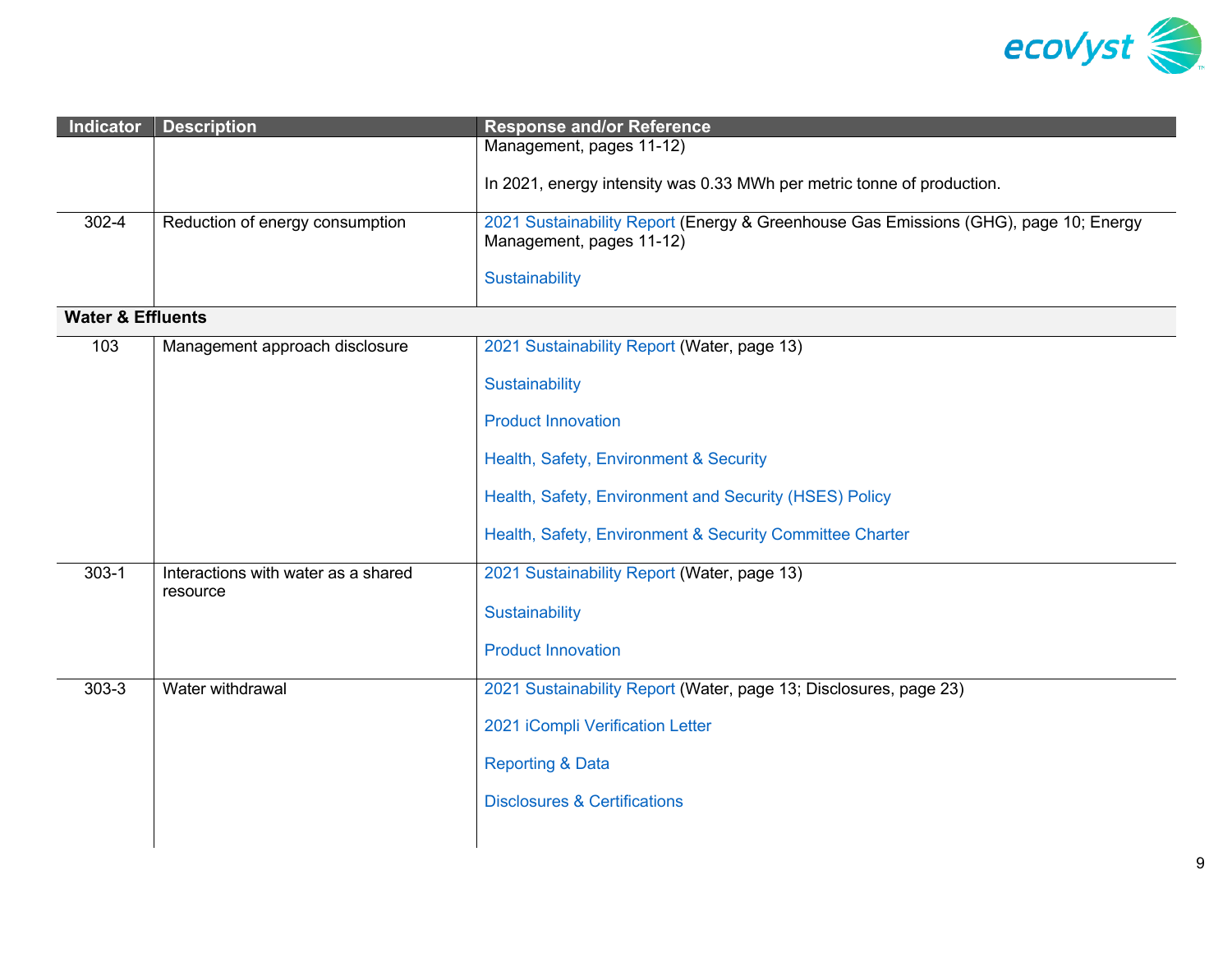

| <b>Indicator</b> | <b>Description</b>                      | <b>Response and/or Reference</b>                                                                       |
|------------------|-----------------------------------------|--------------------------------------------------------------------------------------------------------|
| <b>Emissions</b> |                                         |                                                                                                        |
| 103              | Management approach disclosure          | 2021 Sustainability Report (Energy & Greenhouse Gas Emissions (GHG), page 10)                          |
|                  |                                         | Sustainability                                                                                         |
|                  |                                         | <b>Product Innovation</b>                                                                              |
|                  |                                         | Health, Safety, Environment & Security                                                                 |
|                  |                                         | Health, Safety, Environment and Security (HSES) Policy                                                 |
|                  |                                         | Health, Safety, Environment & Security Committee Charter                                               |
| $305 - 1$        | Direct (Scope 1) GHG emissions          | 2021 Sustainability Report (Energy & Greenhouse Gas Emissions (GHG), page 10;<br>Disclosures, page 23) |
|                  |                                         | 2021 iCompli Verification Letter                                                                       |
|                  |                                         | <b>Reporting &amp; Data</b>                                                                            |
| $305 - 2$        | Energy indirect (Scope 2) GHG emissions | 2021 Sustainability Report (Energy & Greenhouse Gas Emissions (GHG), page 10;<br>Disclosures, page 23) |
|                  |                                         | 2021 iCompli Verification Letter                                                                       |
|                  |                                         | <b>Reporting &amp; Data</b>                                                                            |
| 305-4            | GHG emissions intensity                 | 2021 Sustainability Report (Energy & Greenhouse Gas Emissions (GHG), page 10;<br>Disclosures, page 23) |
|                  |                                         | <b>Reporting &amp; Data</b>                                                                            |
| <b>Waste</b>     |                                         |                                                                                                        |
| 103              | Management approach disclosure          | 2021 Sustainability Report (Waste, page 12)                                                            |
|                  |                                         | Sustainability                                                                                         |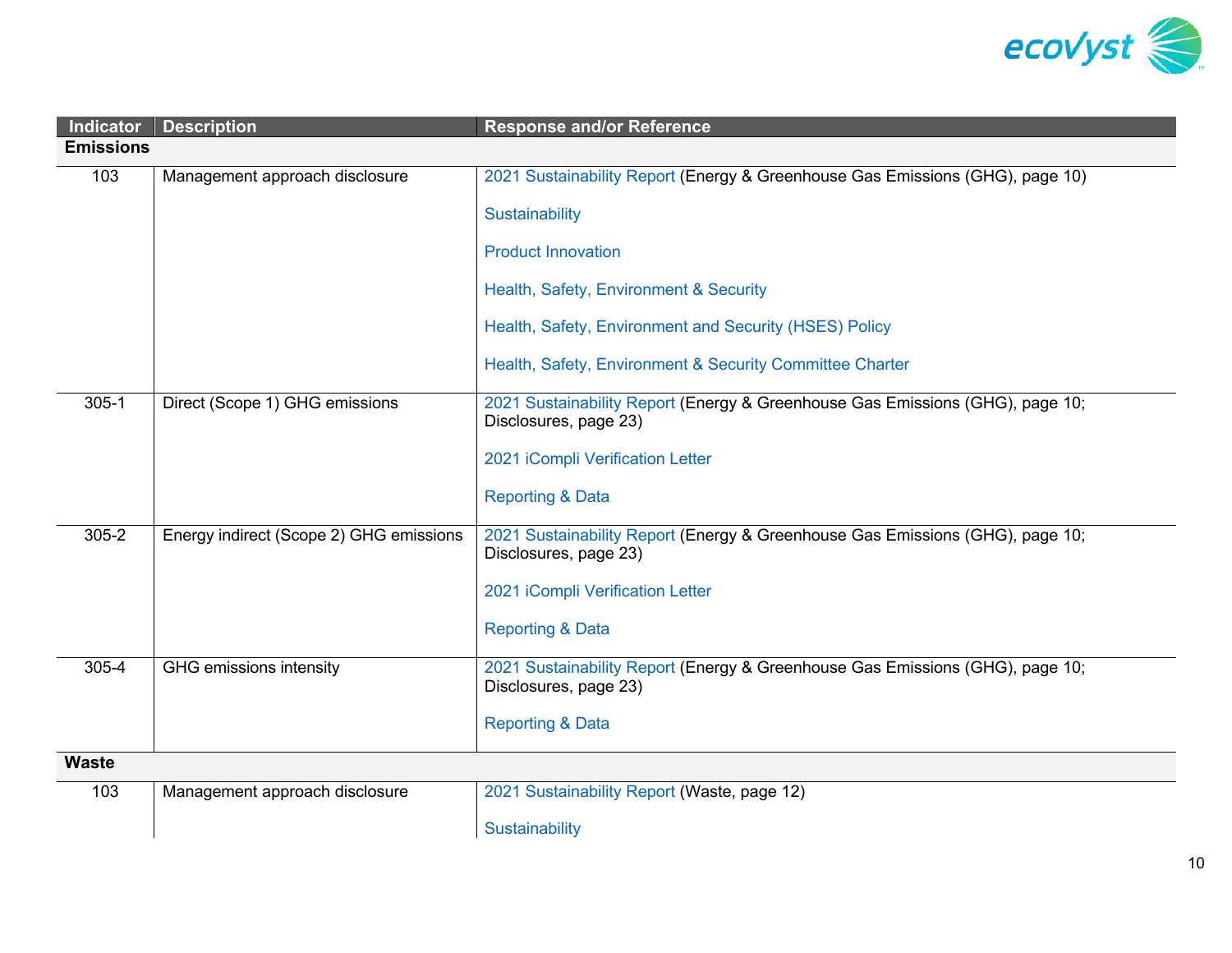

| <b>Indicator</b> | <b>Description</b>                                               | <b>Response and/or Reference</b>                                                                 |  |
|------------------|------------------------------------------------------------------|--------------------------------------------------------------------------------------------------|--|
|                  |                                                                  | Health, Safety, Environment & Security<br>Health, Safety, Environment and Security (HSES) Policy |  |
|                  |                                                                  | Health, Safety, Environment & Security Committee Charter                                         |  |
| $306-1$          | Waste generation and significant waste-                          | 2021 Sustainability Report (Waste, page 12)                                                      |  |
|                  | related impacts                                                  | Sustainability                                                                                   |  |
|                  |                                                                  | <b>Reporting &amp; Data</b>                                                                      |  |
| 306-3            | Waste generated                                                  | 2021 Sustainability Report (Waste, page 12; Disclosures, page 23)                                |  |
|                  |                                                                  | 2021 iCompli Verification Letter                                                                 |  |
|                  |                                                                  | <b>Reporting &amp; Data</b>                                                                      |  |
|                  | <b>Supplier Environmental Assessment</b>                         |                                                                                                  |  |
| 103              | Management approach disclosure                                   | 2021 Sustainability Report (2025 and 2030 Sustainability Goals, page 8)                          |  |
|                  |                                                                  | <b>Supplier Code of Conduct</b>                                                                  |  |
| $308-1$          | New suppliers that were screened using<br>environmental criteria | 2021 Sustainability Report (2025 and 2030 Sustainability Goals, page 8)                          |  |

# **Specific Standard Disclosures: Social**

|                   | Indicator Description          | <b>Response and/or Reference</b>                                                                                  |
|-------------------|--------------------------------|-------------------------------------------------------------------------------------------------------------------|
| <b>Employment</b> |                                |                                                                                                                   |
| 103               | Management approach disclosure | 2021 Sustainability Report (Diversity, Equity & Inclusion (D, E & I, pages 16-17)<br><b>Social Responsibility</b> |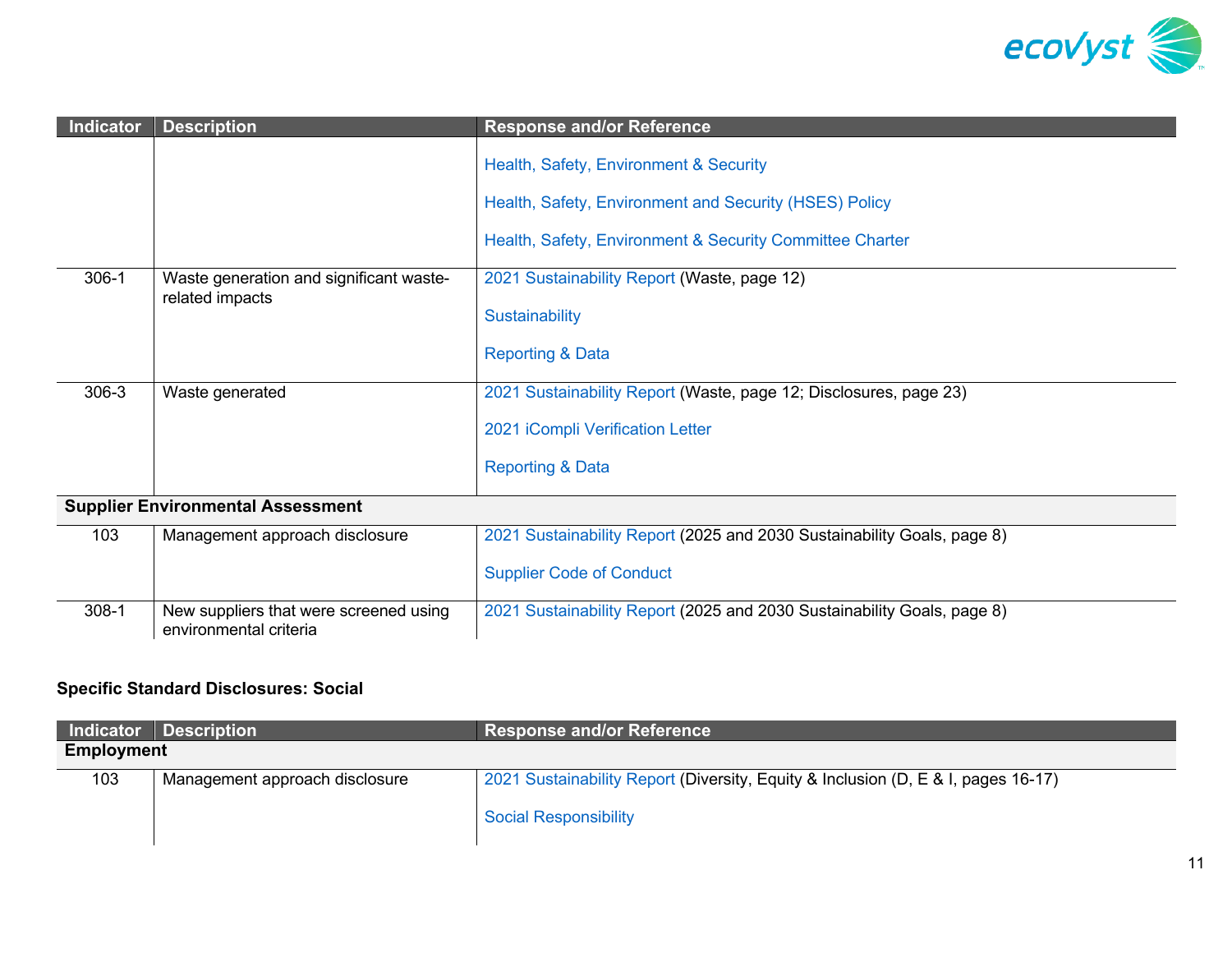

| <b>Indicator</b>                        | <b>Description</b>                                                                                        | <b>Response and/or Reference</b>                                                                                                                  |
|-----------------------------------------|-----------------------------------------------------------------------------------------------------------|---------------------------------------------------------------------------------------------------------------------------------------------------|
|                                         |                                                                                                           | <b>Careers</b>                                                                                                                                    |
|                                         |                                                                                                           | <b>Employee and Human Rights Matters</b>                                                                                                          |
|                                         |                                                                                                           | Labor Policy (EEO)                                                                                                                                |
| $401 - 2$                               | Benefits provided to full-time employees<br>that are not provided to temporary or part-<br>time employees | 2021 Sustainability Report (Human Capital Strategy, page 16)                                                                                      |
|                                         |                                                                                                           | 2021 10K Filing (Sustainability Overview, page 16)                                                                                                |
| <b>Labor/Management Relations</b>       |                                                                                                           |                                                                                                                                                   |
| 103                                     | Management approach disclosure                                                                            | 2021 Sustainability Report (Labor Policy, page 17)                                                                                                |
|                                         |                                                                                                           | <b>Social Responsibility</b>                                                                                                                      |
|                                         |                                                                                                           | 2021 10K Filing (Sustainability Overview, page 16; Risk Factors, page 39)                                                                         |
|                                         |                                                                                                           | <b>Employee and Human Rights Matters</b>                                                                                                          |
| $402 - 1$                               | Minimum notice periods regarding<br>operational changes                                                   | Minimum notice periods vary across collective bargaining agreements.                                                                              |
| <b>Occupational Health &amp; Safety</b> |                                                                                                           |                                                                                                                                                   |
| 103                                     | Management approach disclosure                                                                            | 2021 Sustainability Report (Progress in Achieving Sustainability Goals, pages 7-8; Health,<br>Safety, Environment & Security (HSES), pages 14-15) |
|                                         |                                                                                                           | Health, Safety, Environment & Security                                                                                                            |
|                                         |                                                                                                           | Health, Safety, Environment and Security (HSES) Policy                                                                                            |
|                                         |                                                                                                           | Health, Safety, Environment & Security Committee Charter                                                                                          |
| $403 - 1$                               | Occupational health and safety                                                                            | 2021 Sustainability Report (Health, Safety, Environment & Security (HSES), pages 14-15)                                                           |

[Health, Safety, Environment & Security](https://www.ecovyst.com/hses/) 

management system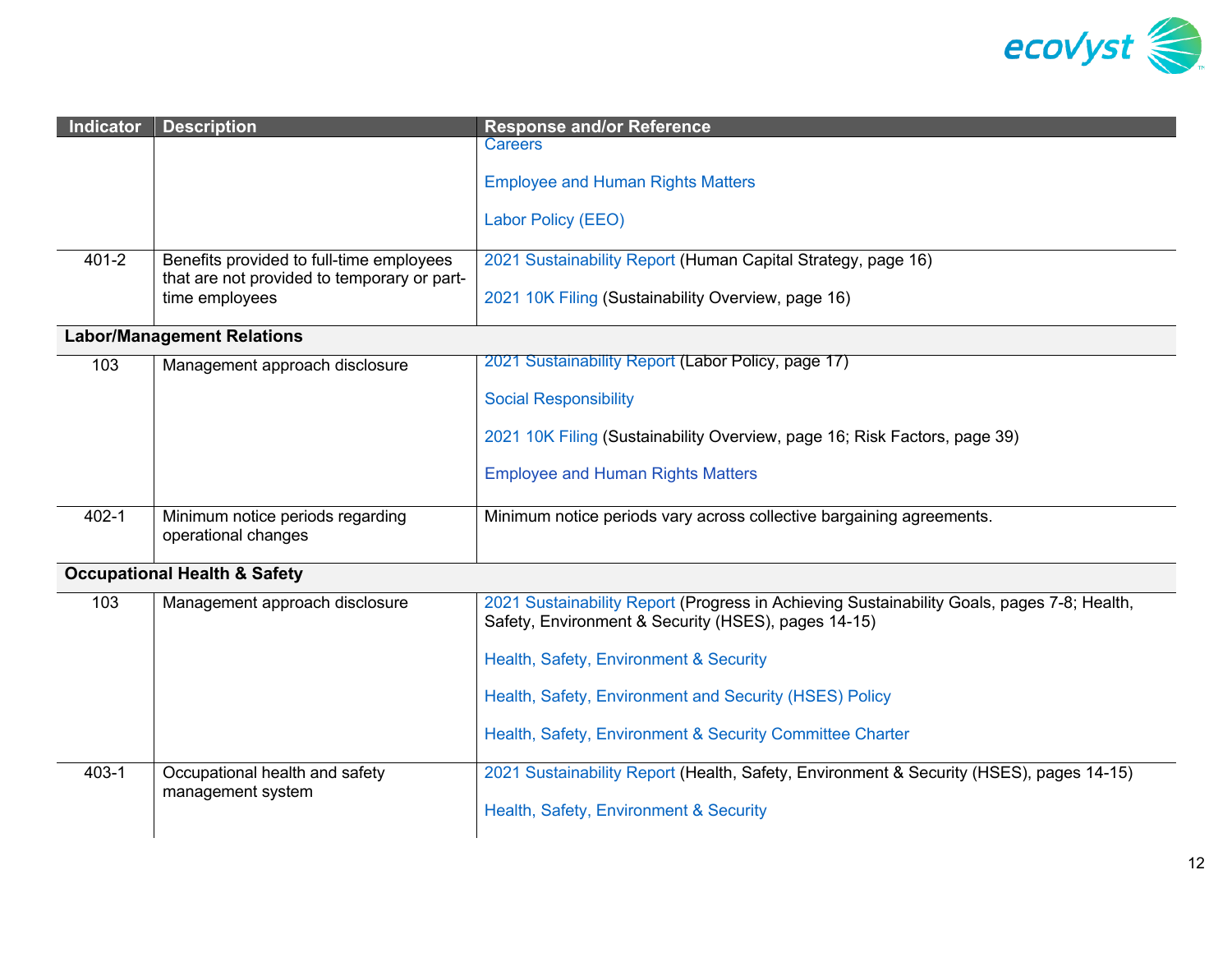

| <b>Indicator</b>                         | <b>Description</b>                                                           | <b>Response and/or Reference</b>                                                                                                                  |
|------------------------------------------|------------------------------------------------------------------------------|---------------------------------------------------------------------------------------------------------------------------------------------------|
| 403-5                                    | Worker training on occupational health &<br>safety                           | 2021 Sustainability Report (HSES Training, page 15)                                                                                               |
| 403-6                                    | Promotion of worker health                                                   | 2021 Sustainability Report (Progress in Achieving Sustainability Goals, pages 7-8; Health,<br>Safety, Environment & Security (HSES), pages 14-15) |
|                                          |                                                                              | Health, Safety, Environment & Security                                                                                                            |
| 403-9                                    | Work-related injuries                                                        | 2021 Sustainability Report (Progress in Achieving Sustainability Goals, pages 7-8; Health,<br>Safety, Environment & Security (HSES), pages 14-15) |
|                                          |                                                                              | Health, Safety, Environment & Security                                                                                                            |
| <b>Training &amp; Education</b>          |                                                                              |                                                                                                                                                   |
| 103                                      | Management approach disclosure                                               | 2021 Sustainability Report (Human Capital Strategy, page 16; Training, page 17)                                                                   |
|                                          |                                                                              | <b>Social Responsibility</b>                                                                                                                      |
| 404-2                                    | Programs for upgrading employee skills<br>and transition assistance programs | 2021 Sustainability Report (Human Capital Strategy, page 16; Training, page 17)                                                                   |
| $404 - 3$                                | Percentage of employees receiving<br>regular performance and career          | 2021 Sustainability Report (Human Capital Strategy, page 16)                                                                                      |
|                                          | development reviews                                                          | All salary exempt employees and managers received performance reviews during the<br>reporting period.                                             |
| <b>Diversity &amp; Equal Opportunity</b> |                                                                              |                                                                                                                                                   |
| 103                                      | Management approach disclosure                                               | 2021 Sustainability Report (Diversity, Equity & Inclusion (D, E & I), page 16)                                                                    |
|                                          |                                                                              | <b>Social Responsibility</b>                                                                                                                      |
|                                          |                                                                              | <b>Employee and Human Rights Matters</b>                                                                                                          |
|                                          |                                                                              | Labor Policy (EEO)                                                                                                                                |
| $405 - 1$                                | Diversity of governance bodies and                                           | 2021 Sustainability Report (Diversity, Equity & Inclusion (D, E & I), page 16)                                                                    |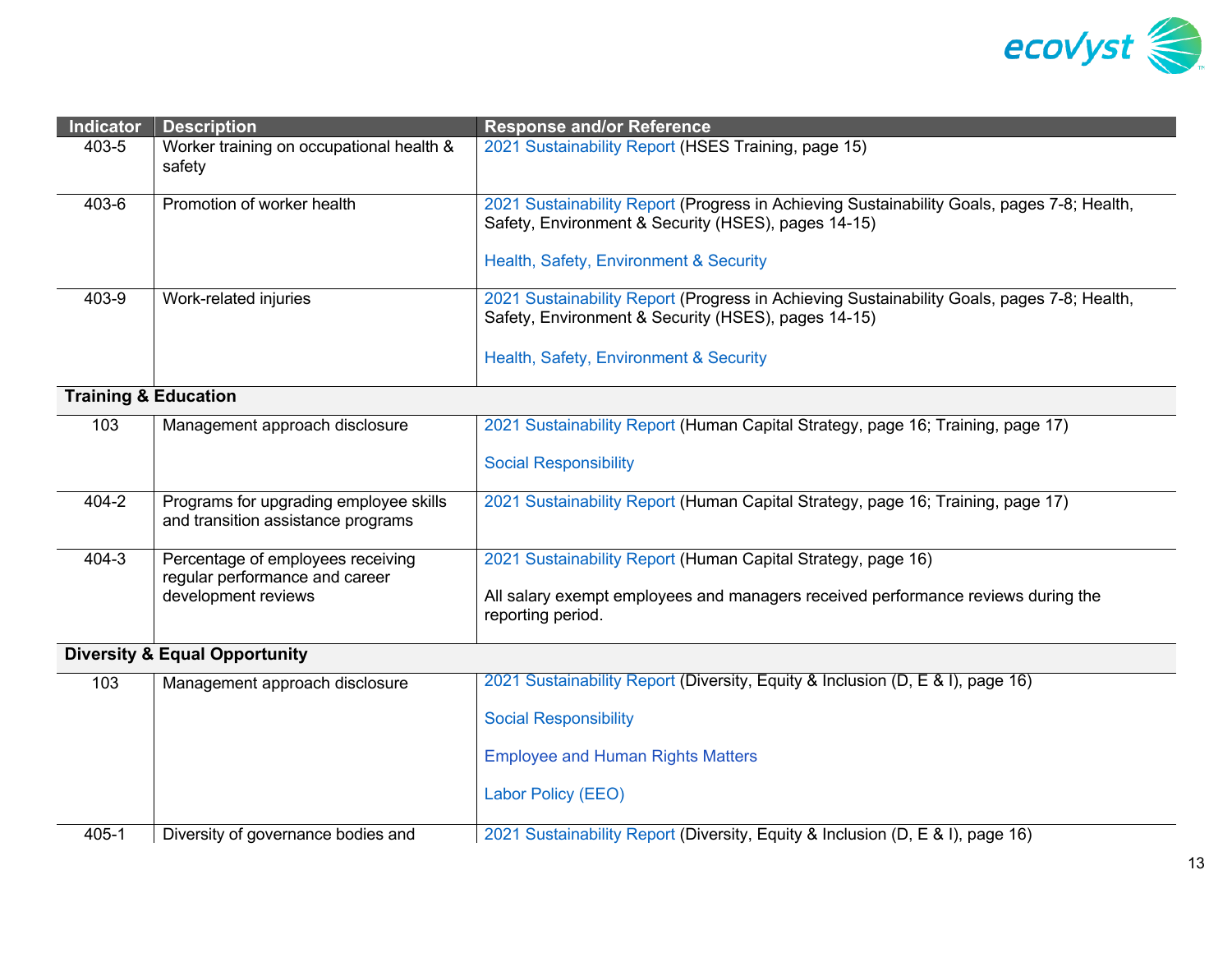

| Indicator                         | <b>Description</b>                                                                            | <b>Response and/or Reference</b>                                                                                                                                                                                       |  |
|-----------------------------------|-----------------------------------------------------------------------------------------------|------------------------------------------------------------------------------------------------------------------------------------------------------------------------------------------------------------------------|--|
|                                   | employees                                                                                     | <b>Social Responsibility</b>                                                                                                                                                                                           |  |
|                                   |                                                                                               | 2022 Proxy Statement (Diversity & Board Experience, page 19)                                                                                                                                                           |  |
|                                   | <b>Human Rights Assessment</b>                                                                |                                                                                                                                                                                                                        |  |
| 103                               | Management approach disclosure                                                                | 2021 Sustainability Report (Recognitions and Awards, page 5; Ethics and Compliance: Acting<br>with Integrity and Honesty, pages 17-18)                                                                                 |  |
|                                   |                                                                                               | <b>Social Responsibility</b>                                                                                                                                                                                           |  |
|                                   |                                                                                               | <b>Employee and Human Rights Matters</b>                                                                                                                                                                               |  |
|                                   |                                                                                               | <b>UK Modern Slavery Act</b>                                                                                                                                                                                           |  |
|                                   |                                                                                               | California Transparency in Supply Chains Act of 2010                                                                                                                                                                   |  |
| $412 - 1$                         | Operations that have been subject to<br>human rights reviews or impact<br>assessments         | 2021 Sustainability Report (Ethics and Compliance: Acting with Integrity and Honesty, pages<br>$17-18$                                                                                                                 |  |
| <b>Local Communities</b>          |                                                                                               |                                                                                                                                                                                                                        |  |
| 103                               | Management approach disclosure                                                                | 2021 Sustainability Report (Stakeholder Engagement, page 18; Community Engagement:<br>Extending Goodwill Beyond the Workplace, page 19)<br><b>Social Responsibility</b>                                                |  |
| $413 - 1$                         | Operations with local community<br>engagement, impact assessments and<br>development programs | 2021 Sustainability Report (2025 and 2030 Sustainability Goals, page 8; Stakeholder<br>Engagement, page 18; Community Engagement: Extending Goodwill Beyond the Workplace,<br>page 19)<br><b>Social Responsibility</b> |  |
|                                   |                                                                                               |                                                                                                                                                                                                                        |  |
| <b>Supplier Social Assessment</b> |                                                                                               |                                                                                                                                                                                                                        |  |
| 103                               | Management approach disclosure                                                                | 2021 Sustainability Report (2025 and 2030 Sustainability Goals, page 8; Labor Policy, page<br>17; Human Rights Policy, page 18)                                                                                        |  |